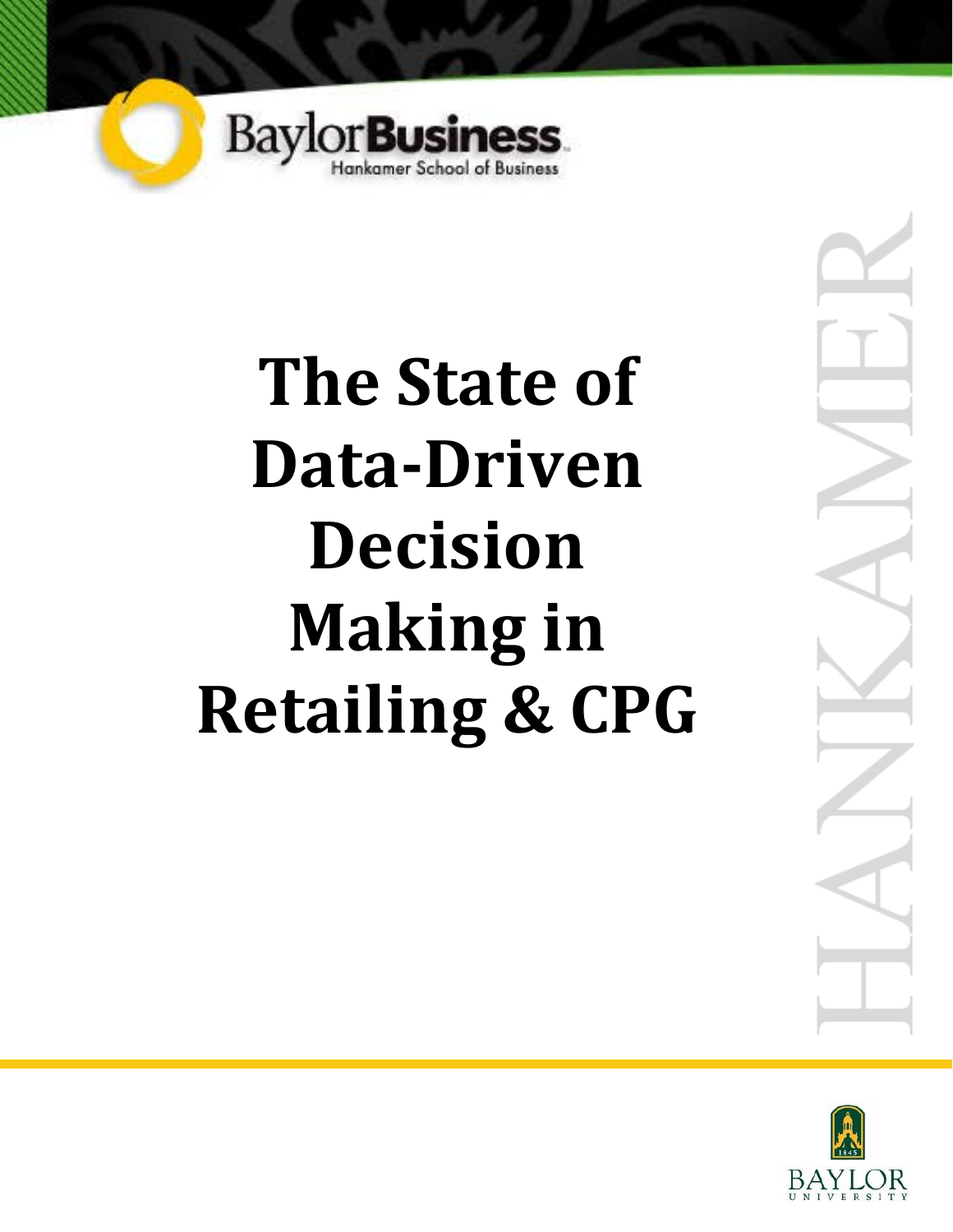#### **Abstract**

With the abundance of marketing innovations engaging consumers through so many channels, data sources and data volumes multiply at a rate faster than companies can manage. This study of retailers and consumer-package goods (CPG) firms documents their struggles to keep up with multiple, yet simultaneous innovations. We find that traditional maturity-based models of innovation adoption fail to adequately depict how companies successfully manage this data deluge; rather, a migration model describes how organizational learning capacity is developed. Further, we find that leaders must consider building absorptive capacity to work towards the overall goal of data-driven decisioning.

#### **Acknowledgments**

We gratefully appreciate the participation and support of our partner, Teradata. This research would not have been possible without them.

#### **About the Authors**

This study was designed and conducted by Dr. John F. (Jeff) Tanner Jr. and Peter Klingman, with additional data collected by Carlos Gieseken. Ben Becker contributed to writing this paper.

Dr. Tanner is an active consultant and serves as Director, Baylor University's Innovative Business Collaboratory and Professor of Marketing. He has published over 70 scientific marketing studies and 15 books, including *Analytics and Dynamic Customer Strategy: Big Profits from Big Data* (Wiley 2014).

An earlier version of this paper based on fewer interviews was submitted by Peter Klingman as part of his MBA studies at Baylor. Klingman is now an analyst with Solomon Consulting. Carlos Gieseken gathered additional data for this paper while completing his MBA at Baylor

University. Ben Becker (MBA, Baylor University), Principal at Becker Strategies, is a CRM strategy and IT mobilization consultant with over ten years of industry experience building customer and marketing intelligence solutions for the banking, travel, e-commerce and retail energy sectors. Mr. Becker's recent leadership roles have included marketing and technology positions at United Airlines and predecessor, Continental Airlines, as well as Direct Energy, North America's largest retail energy provider. Recently, he launched Becker Strategies to transform organizations' vision of data driven customer-centricity and the wealth of new technologies available into specific action plans that drive measurable value for companies and customers.

The authors would like to acknowledge the comments of reviewers including: Emily Buratowski, marketing content developer for the Innovative Business Collaboratory, Mary Gros, Teradata, and Malcolm Kimberlin, SAP.

#### **About the Baylor Business Collaboratory**

A "collaboratory" is a mash-up of *collaborative laboratory* – an arrangement through which businesses and Baylor business faculty work together developing solutions to market challenges through innovative research. The Baylor Business Collaboratory partners include Cabela's, HEB, BancVue, and affiliates such as Teradata and Splunk. Key research questions sponsored and developed in conjunction with industry executives, analysts and others include to date:

- How to grow revenue and transactions without discounting.
- Identifying which marketing actions, channels and programs really drive revenue, customer satisfaction, and loyalty.
- Gathering, analyzing, interpreting, and applying "Big Data" to business problems. For additional information, please visit www.baylor.edu/business/collaboratory.

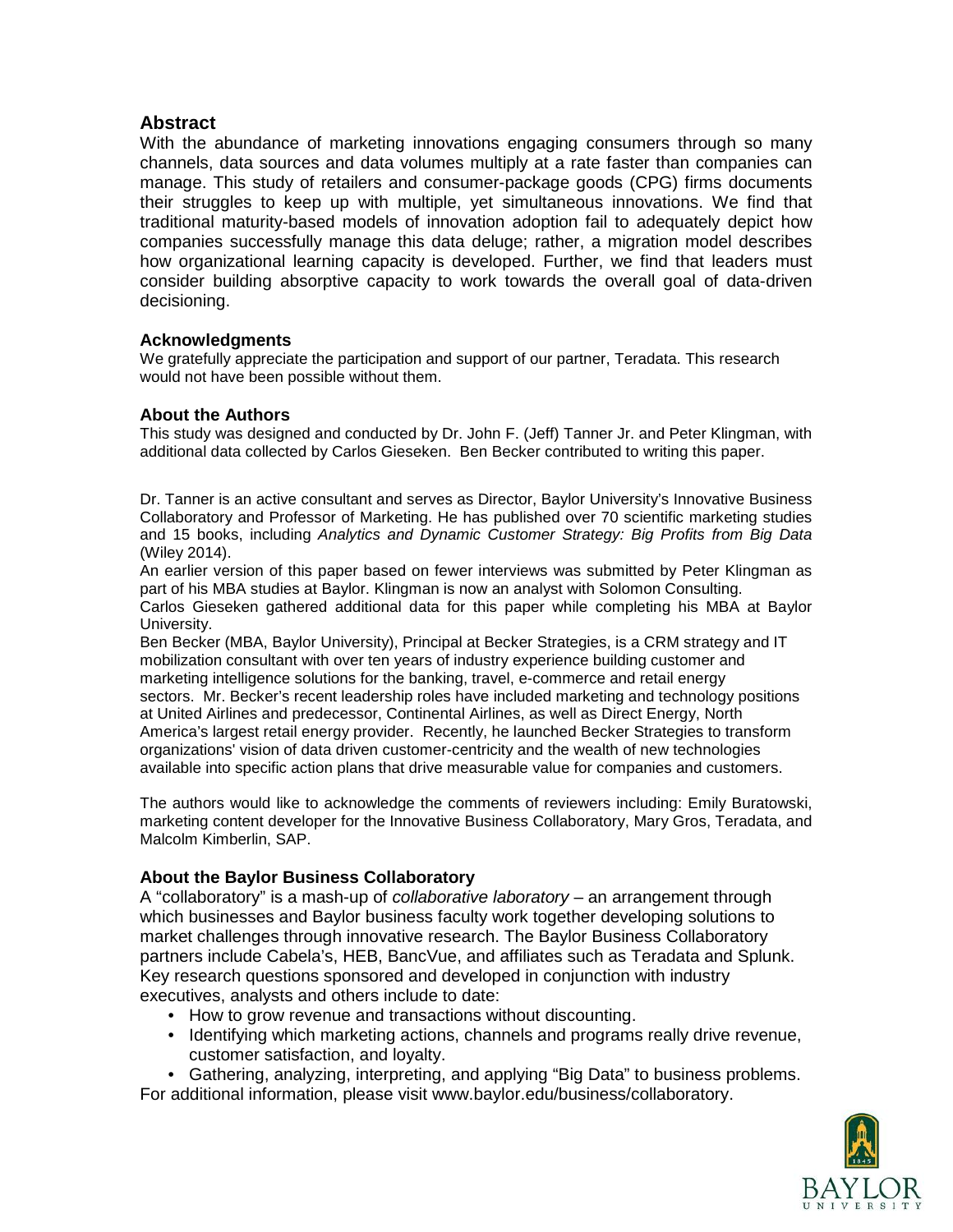# **A New Model of Data Decisioning in Marketing**

Customer intimacy at scale seems like an oxymoron, but Big Data makes it possible. Not only does Big Data enable a more complete view of the customer, marketing technologies also enable faster response in order to capture opportunities signaled in the data. But just how far along in the use of data to drive decision making are retailers and consumer-goods manufacturers? And what are the challenges and barriers in effective migration toward data-driven decisioning?

 To explore these and similar questions, a qualitative study was conducted with thirty retailers and consumer-packaged goods (CPG) producers. The results provide insight into the maturation process for marketing departments that can be useful in building technology roadmaps and understanding the change management necessary to accelerate the adoption process.

#### **MULTIPLE NEAR-SIMULTANEOUS INNOVATIONS**

Adopting Big Data isn't a single decision. Nor is data-driven decisioning the outcome of a single technology adoption. Rather, the challenge is how to absorb the near-simultaneous adoption of multiple innovations, each of which has an impact on people and business processes. This absorption is influenced not only by the technological capability within the organization but also the human capacity to create information from data and, in turn, consume and be changed by what is learned from that information. This "people" capacity is further enhanced or inhibited by the reward and measurement systems imbedded within an organization's management systems and culture.

Accelerating adoption increases the stress on the organization because of the learning needed to understand the impact of each new technology and how it integrates with other technologies and with business processes. Thus, one of the states we observed is under-utilization of applications, sometimes even for the stated purpose of acquiring the technology. In some instances, this leads to what we call **technology bloat**, or the degree to which there are redundant and under-utilized point solutions and systems that waste budget and other resources.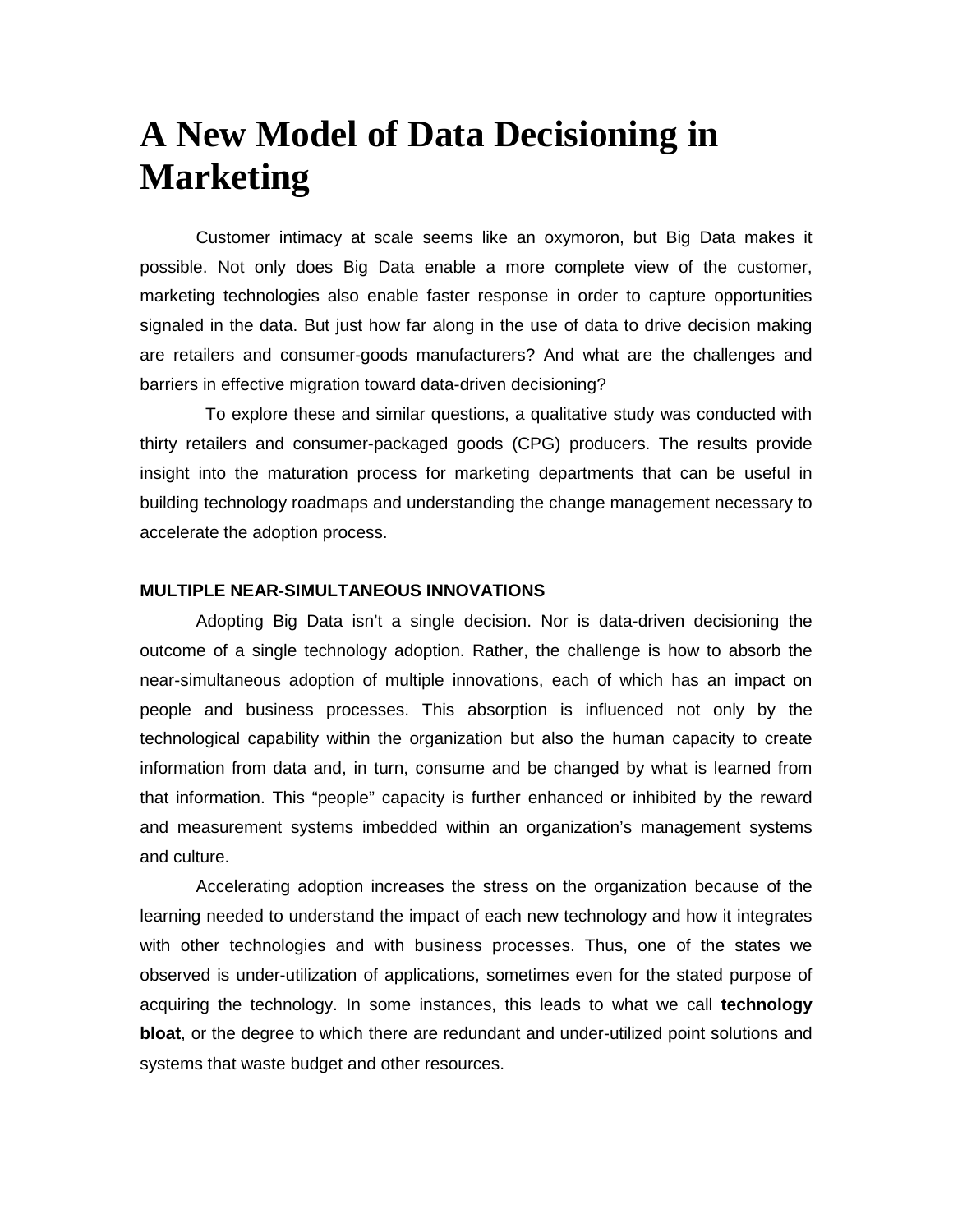Because Big Data and data-driven decisioning is not a single change, these adoptions of multiple innovations cannot be viewed through the lens of the innovator, early adopter, majority or the laggards (also known as the Diffusion of Innovation curve). For that reason, we adopt a migration perspective that considers how organizations migrate to data-driven decisioning.

# **Figure 1: The Impact of Near-Simultaneous Adoptions of Multiple Innovations on Learning Curves**

**Complexity** of Change



Time

*Near-Simultaneous Adoptions of Multiple Innovations result in overlapping learning curves (the red curves), which significantly increases the complexity of change, which in turn heightens the likelihood of failure and the need for greater absorptive capacity.* 

#### **THE MIGRATION MODEL**

The Migration Model illustrates how organizations move from traditional decisioning to data-driven decisioning. First, we define data-driven decisioning as operational decision-making based upon (near) real-time data. This definition excludes bigger strategic choices such as what business to be in, whether to offer a particular product or technology platform, or which countries to enter. Rather, this focus is narrower in scope to those operational decisions such as which products to promote at what price using which communication vehicle and message content, for example. Some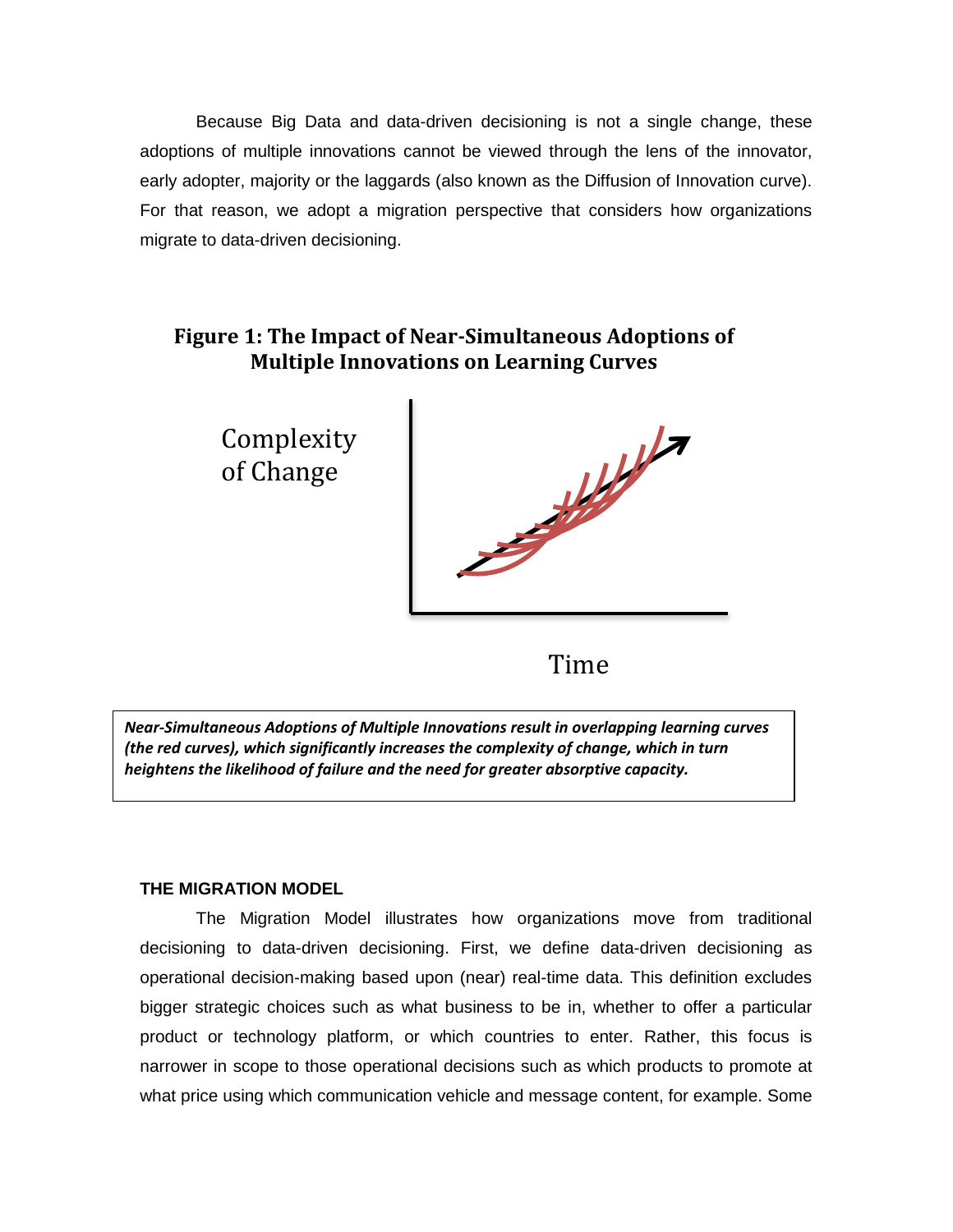of these decisions may be automated, such that if a consumer does X, then the system responds with Y based on a set of business rules that were established through rigorous field experimentation. Thus, at the most mature end, data-driven decisioning includes not only operational analytics that drive marketing machines but also data strategies and field experiments that are used to build those machines.

At the beginning are firms that use traditional data and traditional reporting. These **traditionalists** do not have a customer data strategy; they are still in the traditional "homeland" of decision making. There is significant lag-time between acquisition of data, analysis, and dissemination of results that then are used to make marketing decisions. Firms in this level have minimal, if any, real-time data analytics or reporting systems such as dashboards.

In the second category are **pioneers**. These are organizations in which some users have adopted a single technology application, or point solution, that is data-driven to solve a specific problem; they venture into data decisioning for short trips before they retreat back to the homeland. There may be a few of these applications (such as email marketing, social media listening, etc.), but there is little integration across these channels or applications and likely no data integration with a CRM system – in fact, sometimes these applications pre-date any CRM system. Chances are that decisions are made to solve single problems or answer specific questions. Each application is launched and managed as a project, with no broadly-applied change management. Any change affects only the few users who now have a new tool to address a specific problem.

The third level is **settlers**. Note that in our findings, not all companies went from traditionalist to venturer to settlers; in some cases, conversion to pilgrim occurred without much, if any, time in the venturer stage. However, they do have a defined technology roadmap that begins to reduce technology bloat, begins to integrate data sources, and there is an awareness that more than project management may be needed for successful implementation.

Those organizations that have immigrated to the Promised Land of datadecisioning we simply label **data-driven civilizations**. [1](#page-4-0) These organizations do not treat data-driven decisioning as an option but inhabit data-driven decisioning. In these

<span id="page-4-0"></span> $<sup>1</sup>$  We considered labels such as "inhabitants", "émigré," and others but these labels pointed to the</sup> individuals within the organization. Unlike the other levels of migration, these are truly organizationallevel in scope, making individual or person-level designation inappropriate. j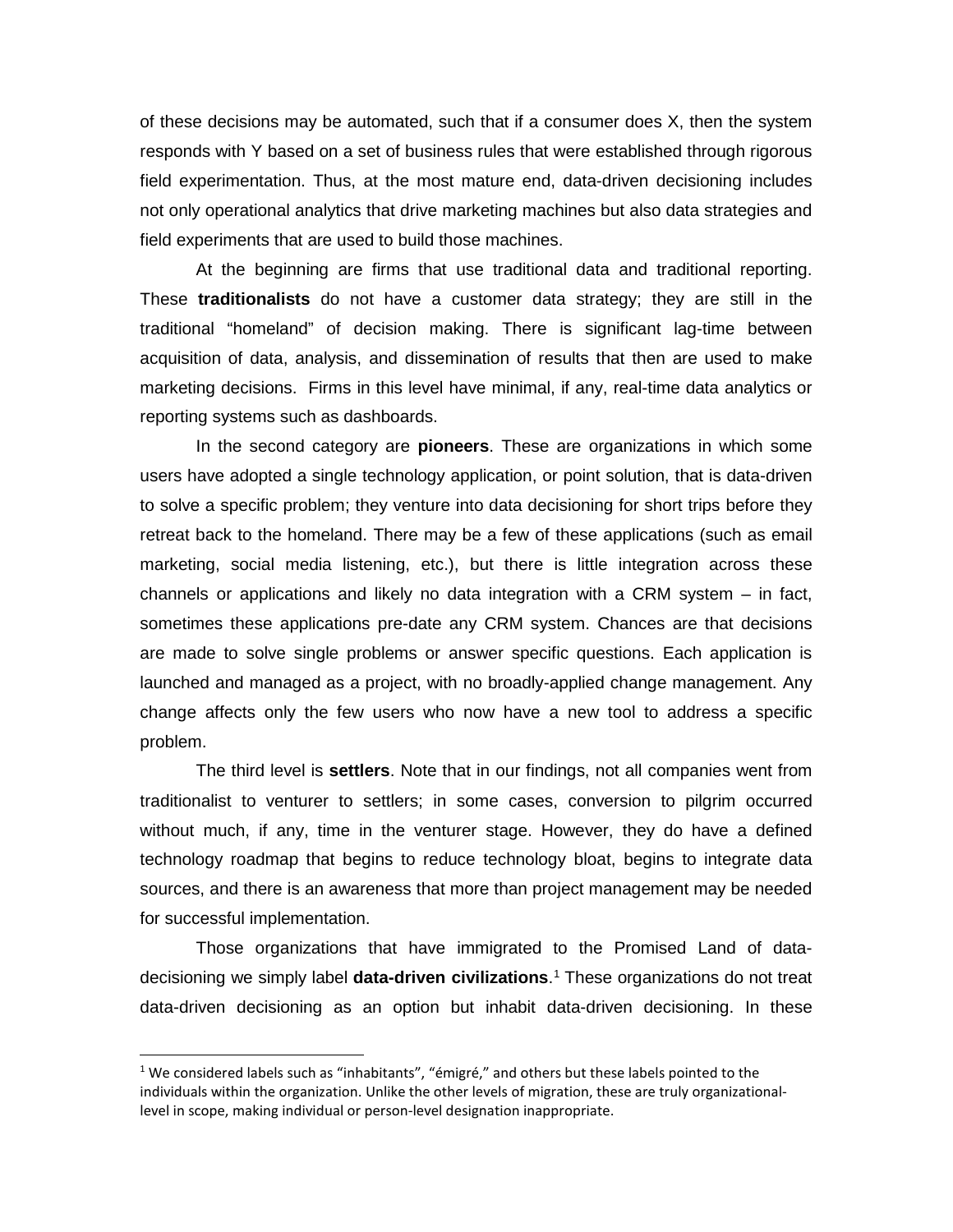organizations, integration of data is (nearly) complete; sandboxes are available for decision makers to play with data; a data strategy is in place (see our white paper, "Avoid the Data Trap" for detail on data strategy); application adoption is viewed in the context of change management as much as project management; and technology bloat diminishes through the natural process of integration.





One mark of difference between driven organizations and all others is that there is a plan to develop the organization's **absorptive capacity**; that is, the ability of the firm to manage and master change due to (technology) innovation and adoption. Just as a progressive city has an urban planning department, these organizations plan for an environment of data-driven decisioning and while no firm has an "absorptive capacity development plan" per se, the elements are there. These elements are plans for training, ongoing communication about progress and process, business process re-engineering, and all of the human elements that have to be developed to maximize the value of technology innovation.

A second mark of difference is that data driven organizations see data pulled by decision makers rather than pushed to them. We see, in our data, the growth of selfserve analytics among driven organizations as an indication of the pulling of data by decision makers rather than mindless reporting, for example.

Some experts have recognized the need to develop absorptive capacity. One executive in the measurement and analytics field, Elena Klau, VP and Group Director at Momentum Worldwide, advocates the use of a learning agenda as a great place to start: "…align your objectives with learning questions. Start backwards. Decide where you want to go before you even begin."[i](#page-12-0)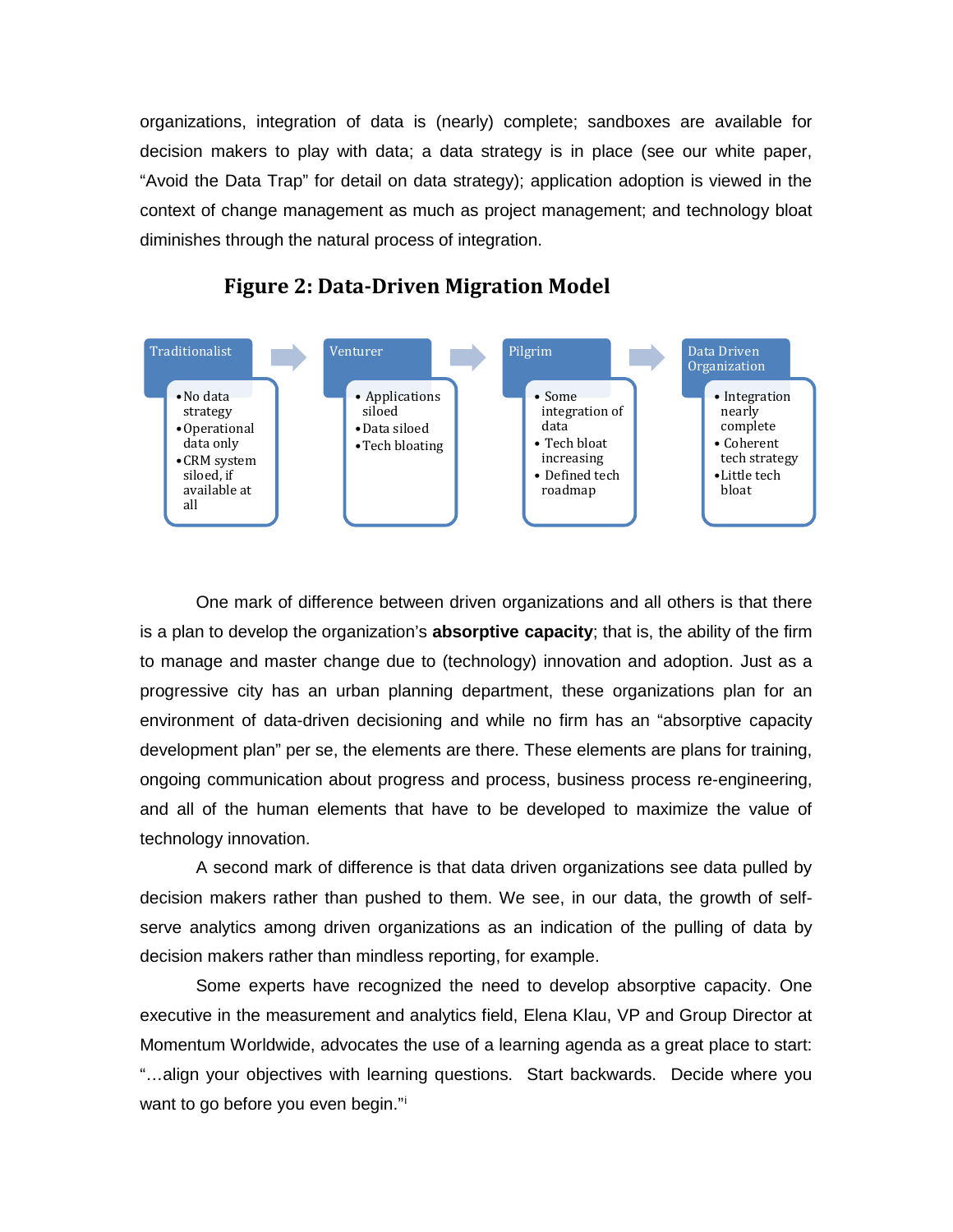She emphasizes that if marketers have compiled a list of objectives, and "that list of 'what's important' includes everything and the kitchen sink, (they) are setting (themselves) up for failure." $ii$  By attempting to measure everything and generating reports on every single metric, valuable insights can be overlooked simply because there is too much information for employees to process. Absorptive capacity must be developed first.

One question that remains to be studied is whether the venturer stage is needed; if skipping that stage is detrimental. Absorptive capacity may be thought of as a muscle to be developed rather than a pipeline that is either large or small. To be developed may require working with actual change and development that may require moving through the venturer stage. This is an area that needs further research.

#### **WHY COMPANIES STRUGGLE WITH DATA-DRIVEN DECISION-MAKING**

#### *Challenge #1: THE REPORT TRAP*

A common challenge is the over-generation of seemingly important reports: the report trap. Due to insufficient metrics and lack of strategic objectives in place, firms often fall into a "report-generation trap," inundating employees with reports that do not yield relevant insight. A regional wholesaler described one such situation:

"Much of the data is being used to generate reports that are not necessarily tied to strategic or marketing goals. This problem has occurred repeatedly and has led to a report pile-up. Reports are generated because they can be, not because they necessarily yield any relevant information."

Starbucks stumbled across a similar problem with data it collected from loyalty cardholders. The Seattle-based coffee company at one point delivered "300 reports to its managers on a regular basis for them to evaluate and employ to improve store operations." $iiii$  $iiii$  Starbucks has since consolidated the number of reports down to 11. $i$ 

The number of reports is not correlated with increased knowledge. Furthermore, excessive reports create more work for employees, who, in turn, revert back to previous methods of decision-making that are not data-reliant. A specialty store retail chain recounted its struggle with over-reporting, highlighting that the company generated as many as 40,000 different reports daily for employee use. According to the firm, over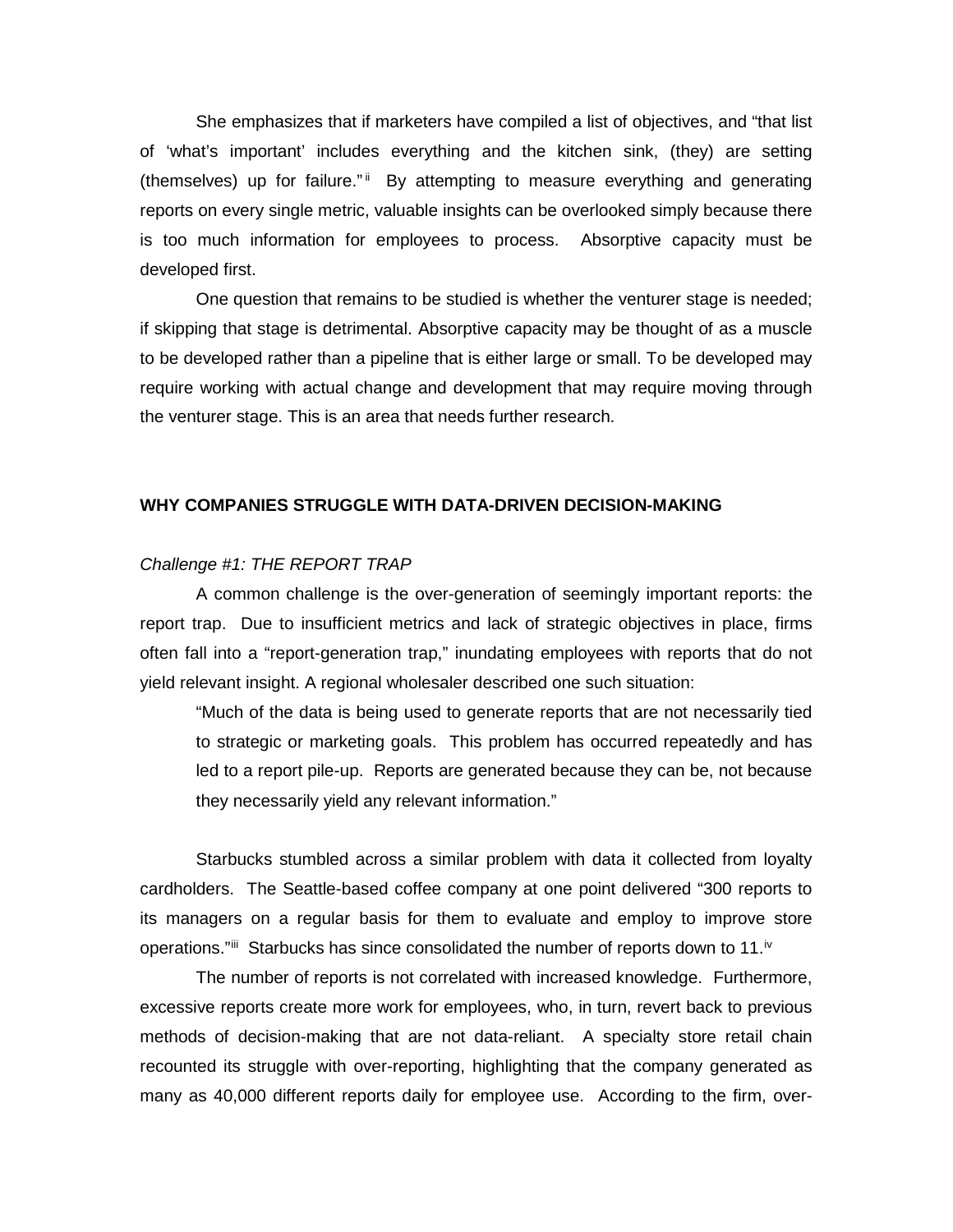reporting had created a lack of trust in the company's internal resources and led to the marketing department utilizing external resources instead of internally acquired data.

#### *Recommendation #1: AUDIT REPORT GENERATION & DATA USAGE*

In some instances, retailers and CPG firms alike reported simply turning off reports and seeing if anyone complained. Alternatively, using the same tools used to monitor marketing automation, customer insight groups can determine which underutilized reports are the best candidates for dropping. While dropping reports was usually initiated to create resources for new data analysis, one consequence is a sense of frustration on the part of those engaged in generating reports that are likely unused. Rob Jayson, chief data officer for ZenithOptimedia Worldwide, suggests that the key questions marketing professionals must ask themselves "in launching big-data analysis should concern which consumer beha[v](#page-12-4)iors" they are trying to influence. A beginning step to data-driven decisioning suggested by those who would be considered converts or drivens is to begin by tying report generation to specific routine decisions. While some reports are necessary for monitoring conditions in the field, the more they can be limited to and involved in decision making, the more merchandisers and marketers will begin to ask for data to make additional decisions, leading to a greater reliance on data needed to begin the journey to data-driven decisioning.

As one customer insights leader said, "good information is like crack or heroine – hooking the user after only one use." His point was that once managers made a decision with data that had overwhelming impact, subsequent opportunities are brought to the decision support team. Evangelizing data is no longer necessary.

As mentioned earlier, another strategy that seems appropriate but is rarely used is to use the same metrics used in marketing automation to understand engagement with information like tracking open and click-through rates and other conversion metrics to see if reports and collaboration systems are being used.

#### *Challenge #2: DEVELOPMENT OF DATA SILOS*

The formation of data "silos" within a company inhibits data acceptance across that organization. We sincerely believed data silos to be a thing of the past; however, our data suggested otherwise. Differing slightly from the definition presented by SearchCloudApplications of data silos as "repositories of fixed data that an organization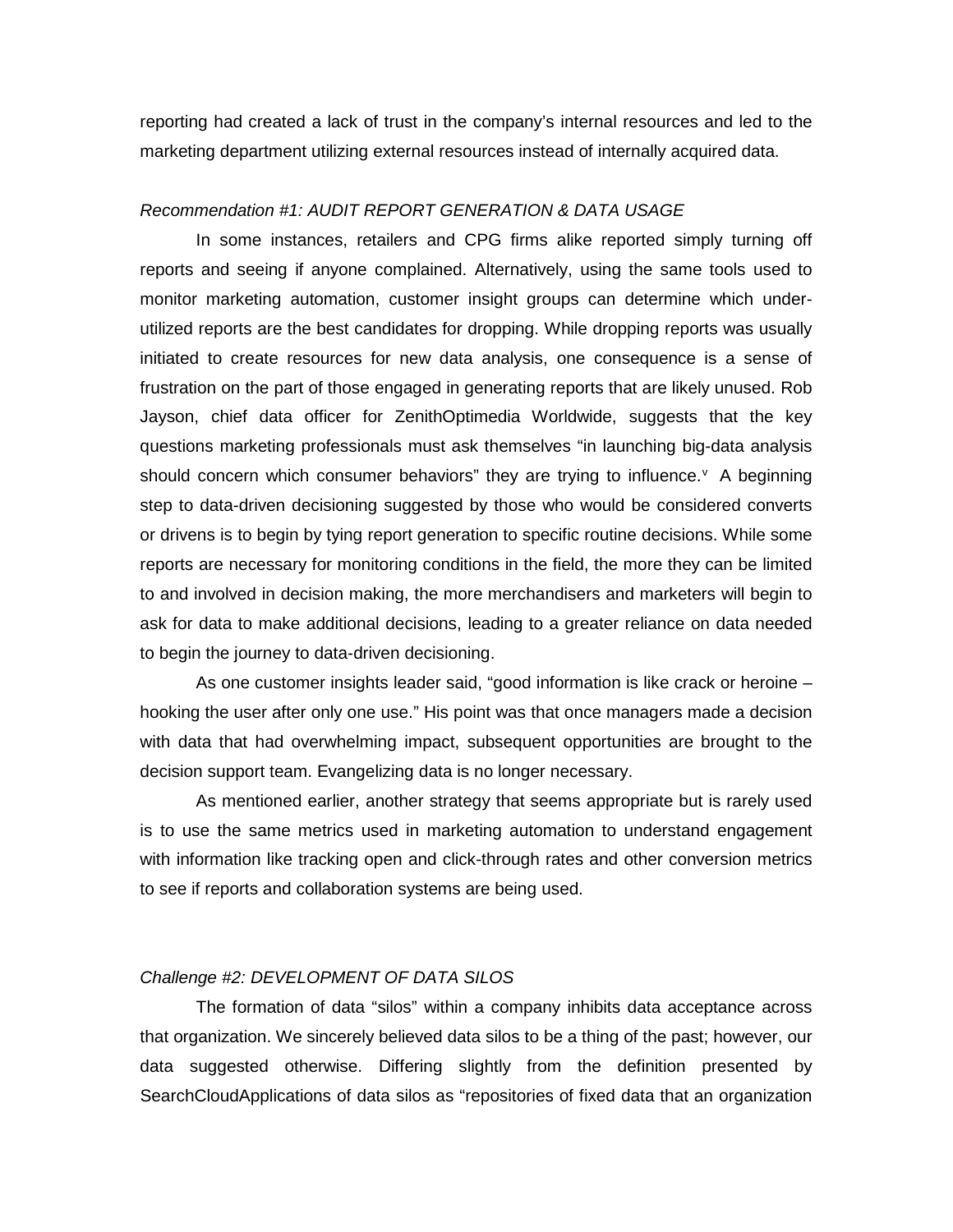does not use in its day-to-day operations,"<sup>[vi](#page-12-5)</sup> this report uses the term "data silo" to define a particular area within an organization that becomes isolated from the rest of the organization with respect to information-sharing. A data silo could mean that data are physically not available to other areas; however, we also use the term to reflect situations where inferences and conclusions are not shared. As such, we broaden the definition to include behaviors that damage the ability to make decisions, the real importance of data silos.

These silos are able to generate and use consumer insights to drive decisionmaking, yet fail to share those or related findings with fellow departments for use in their decisions. Missing are the tools that make sharing possible, such as sandboxes and interactive business intelligence tools, as well as appropriate data governance policies. Lack of data sharing is made worse by diverting personnel with analytics backgrounds to silos, thereby depriving other areas from developing analytical capabilities. One retailer in this study summarized the problem:

"Data access is limited. Only certain teams have access to some of the information, which requires a different set of skills to access. This issue indicates that not all departments are getting the necessary information needed to make decisions."

#### *Recommendation #2: FOSTER ANALYTICS CULTURE*

An organization-wide culture that embraces the use of data analytics to support decision-making eliminates the creation of data silos and allows employees to experience the benefits of cross-departmental information sharing. The data-sharing process begins with the leadership and support of senior management and the board. Marsha Lindsay, CEO of Lindsay, Stone, and Biggs, suggests that executives are responsible for being "fluent in creating, reading, and acting on marketing data" and given the potential competitive advantages that can be created from marketing data, "it's imperative that everyone—from the board chair on down—know how to make smarter marketing decisions faster, with the right data and analytics."Vil

#### *Challenge #3: DATA COMPETENCY AND RESISTANCE TO DATA*

Often, as the result of both organizational resistance to adopt a more analytical culture and the formation of data silos, employees will fail to properly interpret insights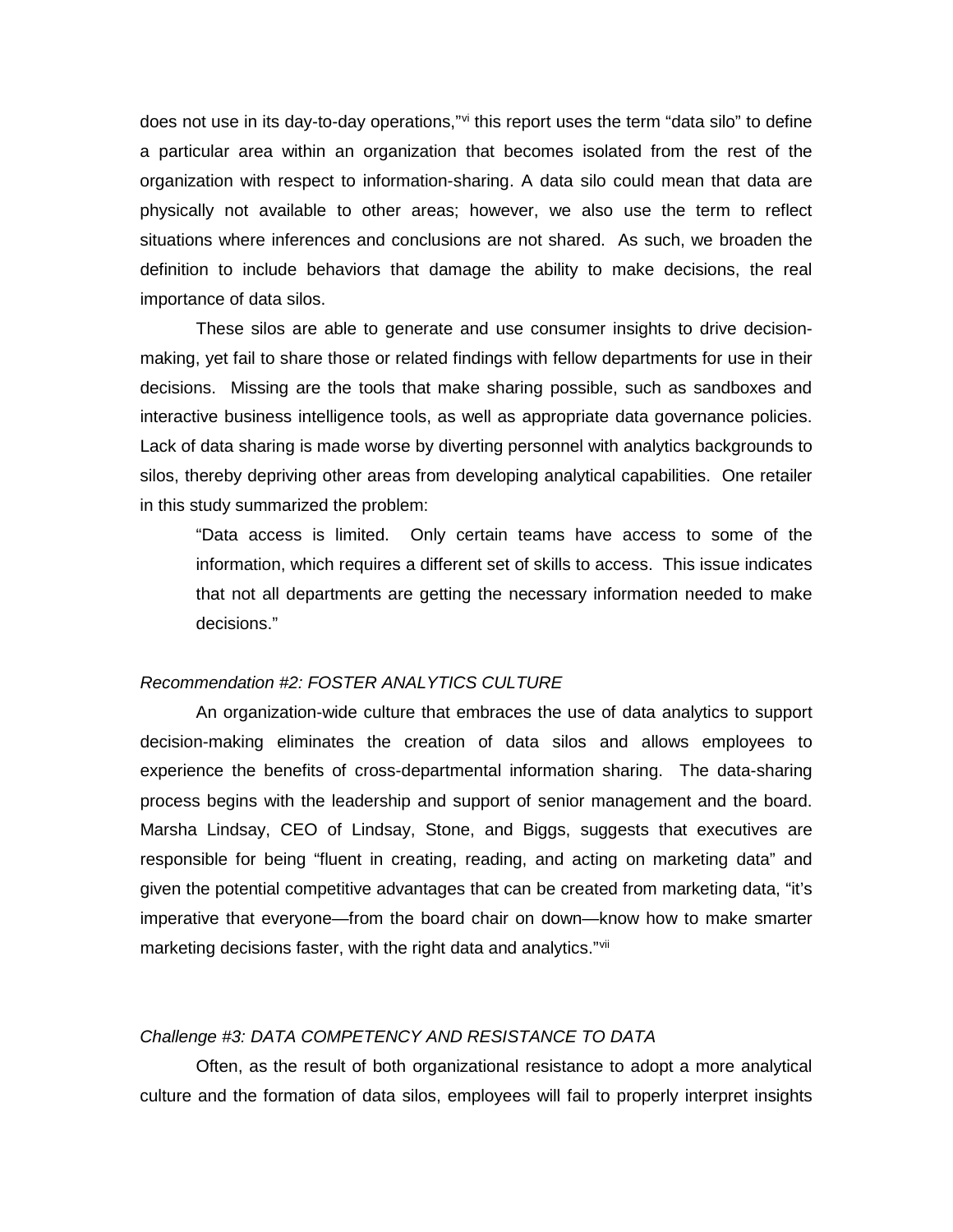when they are actually obtained. Lack of data understanding was discussed by one company: "There seems to be an absence in the understanding of data—no one is trained to know what the data means." Another agreed, highlighting that not knowing what the data actually means is one of the major barriers to further data utilization at the firm, explaining a lack of employees in the organization that even had the skillset required to interpret the analysis.

Moreover, even if employees do have the ability to interpret the data, the organization will be unable to determine whether or not frontline employees actually use the revealed insights, and whether or not the insights were beneficial, because metrics to gauge insight effectiveness and track usage are non-existent. Metrics that are not tied to business objectives can always be slanted to show that the implementation "worked." Adoption metrics, while a useful tool early in the process, are insufficient to determine the value of data decisioning tools.

### *Recommendation #3: ENHANCE DATA VISUALIZATION & ESTABLISH TRACKING METRICS*

Although further training for current employees and hiring of outside personnel with desired skillsets are necessary to remedy a situation in which no one can understand the data, an additional solution that can make strides towards improving an employees' understanding of analytical insights is better data visualization.

According to one company interviewed: "we are always looking for ways to add to the ease of communication of the analytics story, and have partnered with a business intelligence firm to help." For this person's company, visualization was the most valuable outcome of this assistance.

A company must also develop metrics that measure the strategic impact of consumer insights. Not all data are created equal, nor do they contribute equally to the quality of decision-making. One retailer thought weather may influence its sales; however, after a period of time, an evaluation of the lift achieved by weather-timed promotions was determined to be near zero.

By regularly evaluating the value of data, the firm can continuously rework and reorganize its analytics to yield more pertinent and more effective insights for the organization. The metrics presented here are not to be confused with developing metrics to track an organization's success, as those metrics actually yield insights to help a company improve. viii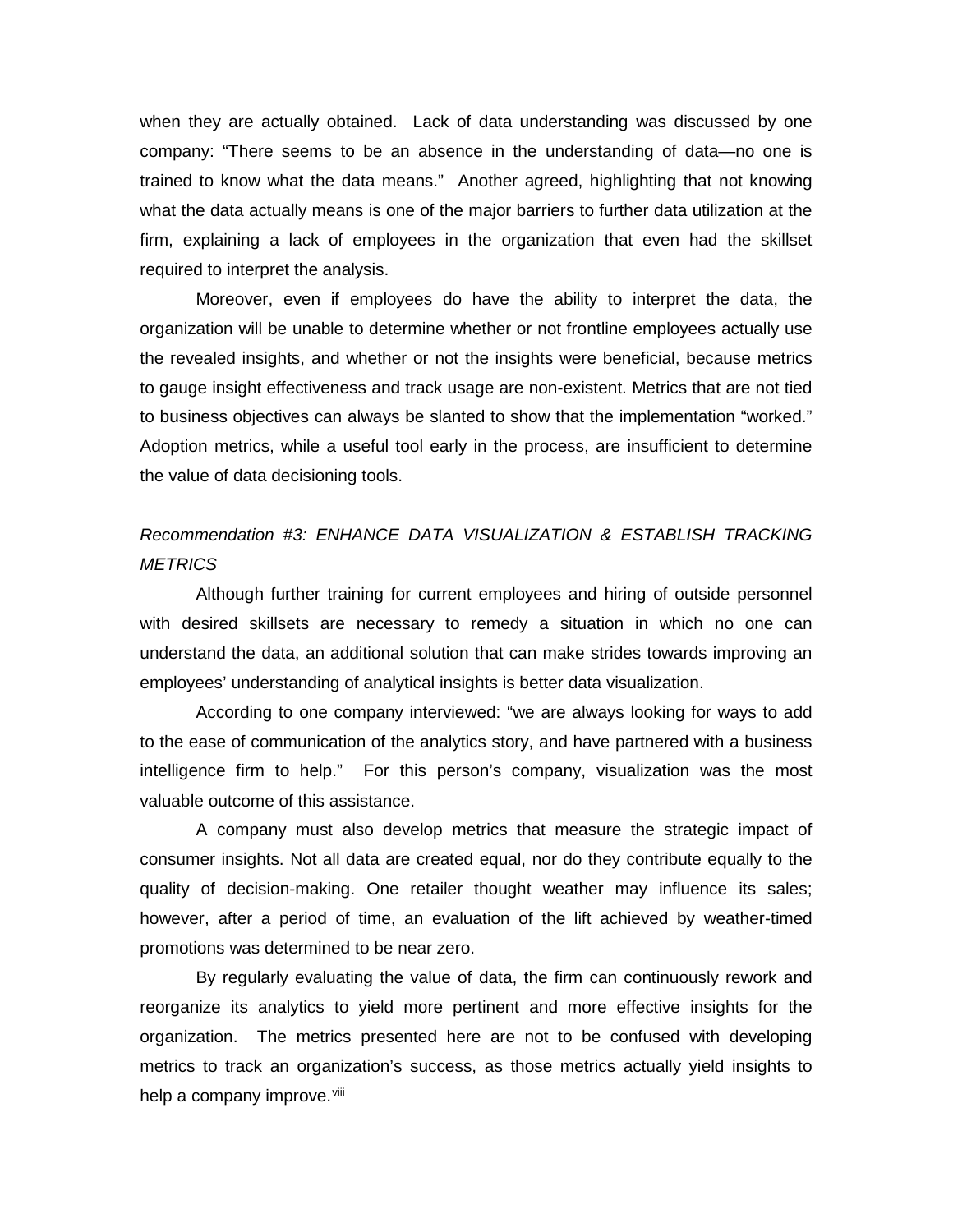Some recommended questions to ask to lead to such metrics include what impact did they have on sales? How were certain insights used to make more efficient use of marketing funding? Answers to these questions allow companies to measure the effectiveness of customer insights.<sup>[ix](#page-12-8)</sup>

Additionally, one of the easiest ways to tie consumer insights to particular outcomes can be done by constructing ROI calculations. ROI calculations are derived from strategic goals identified when marketers outline learning agendas in Recommendation #1.

# *Recommendation #4: DEVELOP ONGOING LEARNING OPPORTUNITIES AND INSTITUTE SELF-SERVE ANALYTICS*

If data is to drive decision-making, the process of converting raw data into actionable insight has to be driven to the decision maker. This principle requires that decision makers have access to analytic tools and the skills to use those tools. Further, the need is ongoing, as analytical tools improve and ask individuals grow in their ability to use them.

#### **Building Absorptive Capacity**

Absorptive capacity was identified as a major factor contributing to the adoption of multiple innovations. The greater the absorptive capacity, the faster innovations can be adopted which then influences the volume of innovation adoption. Because the focus of this paper is on data and how to build data-driven decisioning capacity, we have focused on how to build absorptive capacity specifically as it relates to data-decisioning. Absorptive capacity, though, also affects the ability to adopt those processes that benefit from data and those technologies that support both data decisioning and application. We will address a broader exposition of how to build absorptive capacity in greater detail in a future paper.

#### **CONCLUSION**

With the abundance of consumer data being generated at an increasing velocity, volume, and variety, companies that utilize marketing and data analytics to process data to gain insights can accelerate past the competition. Given the near-simultaneous adoption of multiple innovations required to truly adopt Big Data, leaders must consider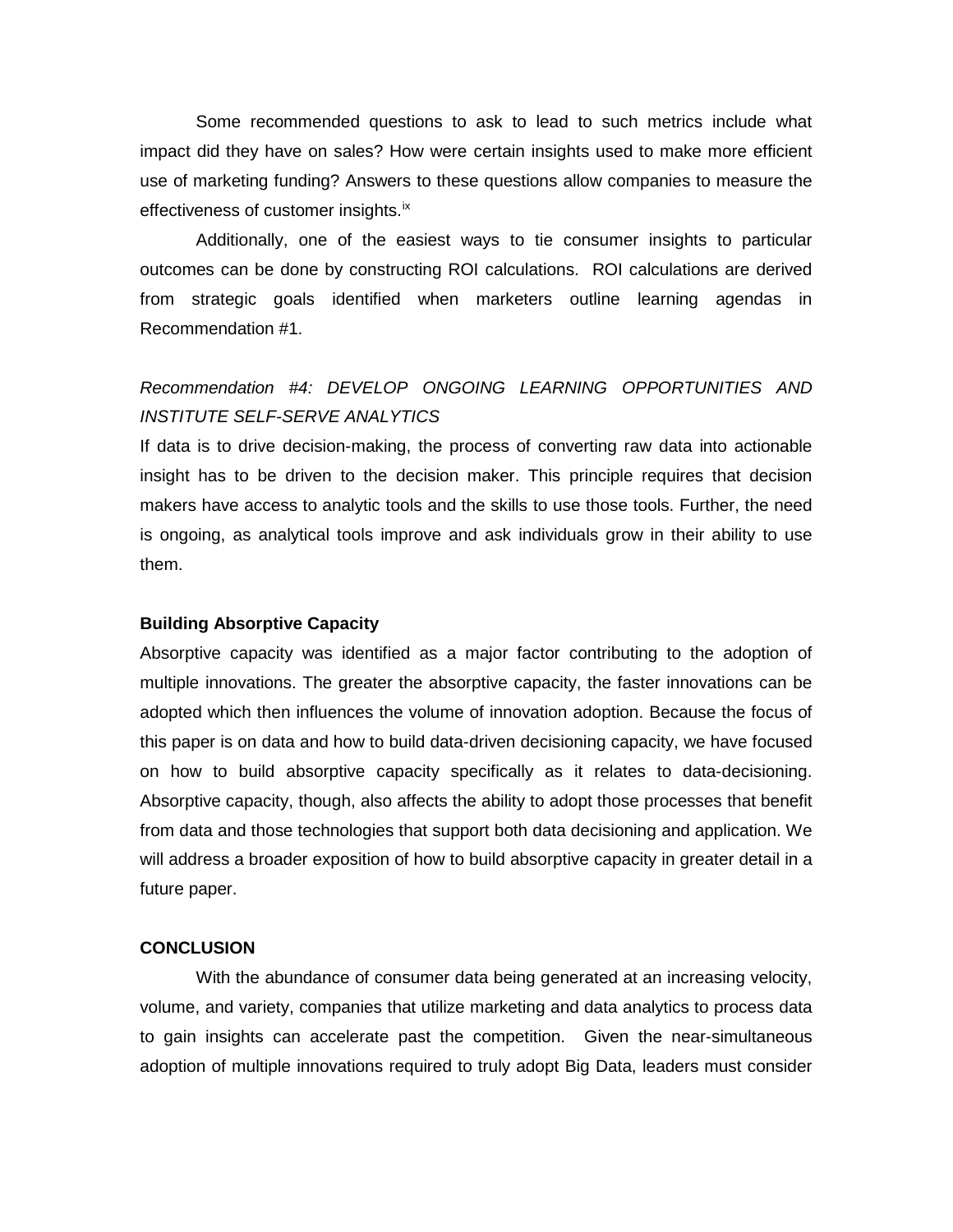building absorptive capacity in order to speed the migration toward data-driven decisioning.

Arrival into the Promised Land of data-driven civillization is creating competitive advantages for first movers that will be difficult to replicate. One reason for difficulty in replication is because learning organizations stay first movers – that is, they continue to be first to move because of their ability to absorb data-driven change. Therefore, companies must realize the need to improve data analysis capabilities to uncover relevant insights about customers. To summarize the findings and proposed solutions:

- 1. Avoid the report trap by tying report generation to strategic objectives, using appropriate usage metrics to identify waste
- 2. Create interactivity with information that allows users to pull the information they need and want
- 3. Eliminate the formation of data silos by creating an information sharing culture.
- 4. Improve employee comfort-level and understanding of insights through better data visualization and establish metrics that examine insight effectiveness, as well as ongoing data-driven decisioning techniques and technical skills.

There are additional challenges that were observed; these were deemed those that most inhibit the migration to data-driven decisioning based on the data. By understanding the findings and following the recommendations presented in this paper, an organization can improve its use of marketing analytics to gain a deeper understanding of consumers, thereby enhancing its marketing effectiveness.

#### **ABOUT THIS STUDY**

The findings presented are based on research, analysis, and in-depth interviews totaling over 100 hours with 30 marketing, consumer insights, and IT executives in retailing and consumer package goods companies. In order to identify best practices and common problems that many companies face regarding marketing analytics and data usage, companies were asked to answer questions ranging from current data practices to the company's attitude towards and history of data utilization.